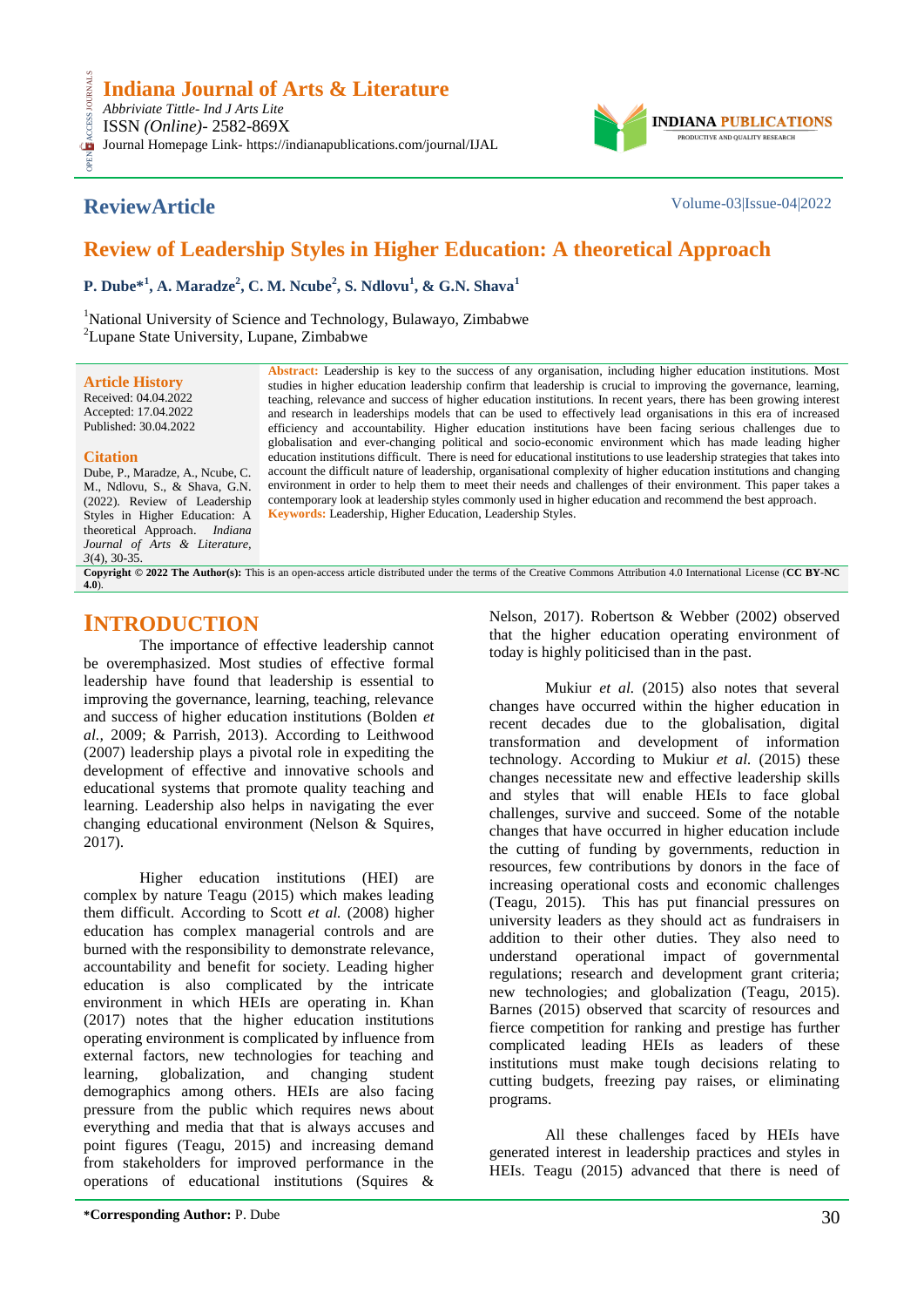leaders with a diverse set of experiences, viewpoints, and backgrounds in HEIs who will encourage different perspectives, develop an institution"s world views, and foster innovation which is very important in HEIs. Mukiur *et al.* (2015) noted that HEIs need to heighten their leadership as it is crucial for their success and survival. HEIs need leadership strategy that is flexible, supportive and allows them to be responsive to change (Khan, 2017). They must adopt and adapt leadership styles that respond to the new organizational, social and cultural challenges and realities of today's society. According to Mukiur *et al.* (2017) some leadership styles give better results than others depending on the type of organization.

This article therefore seeks to review leadership styles and practices in HEIs and recommend suitable styles. This article begins by discussing the concept of leadership in general and leadership in higher education. Next, various leaderships styles found within HEI are described. Finally, conclusions and recommendations about leadership styles are made.

## **LEADERSHIP**

Cole (1990) defined leadership as "a dynamic process within a group, in which an individual influences other to voluntarily contribute to the fulfilment of the groups' tasks, in a given situation ". Sharma & Jain (2013) viewed leadership as "a process by which a person influences others to accomplish an objective and directs the organization in a way that makes it more cohesive and coherent". Both these definitions stress influence of a group by one person in order to achieve goals as key components of leadership. Leadership entails promotion of behaviours that nurture the achievement of organisational objectives, motivating the staff, the way in which communication and cooperation are done within the organisation and the staff engagement on decision making (Hofmeyer *et al.,* 2015). Avolio *et al.* (2004) stated that leadership can be defined in terms of qualities, characteristics and behaviours that focus on a clear vision, action, ethical relationships, congruence, honesty and teamwork. Leadership is the ability to move people in a direction they are fundamentally uncomfortable going (Hofmeyer *et al.,* 2015).

Leadership should not be confused with management although sometimes these terms are used synonymously. While both have been proposed as necessary elements of formal academic governance (Marshall *et al.,* 2011; & Ramsden, 1998), it is important that they are not confused the key factor that distinguishes leadership from management is that management is more formal and institutionalised while leadership can be formal or informal. Druguş & Landoy (2014) points out that leadership refers to a person"s capacity to lead by making reference to the natural and spontaneous in-born aspects of the leadership act, while management refers to the act of

administration, the formal, institutional aspects of leading. It is essential for managers to be leaders in order for them to achieve the desired results and strategy of an organisation. Kurniawan & Puspitaningtyas (2013) notes that management is something that can be learned while leadership cannot be learned, it is something that must be accepted. To further illustrate the difference between leadership and management, Druguş & Landoy (2014) distinguishes the manager from the leader. They point out that the "manager" tends to focus on analytical, structured, controlled, deliberate, ordered, while the "leader" tends to focus on the: visionary, experimental, flexible and creative aspects of the business. According to Bryman (2007), managers are inward focused and seek to ensure the rules and policies are followed by staff, and to manage grievances while leaders on the other hand are outward looking and have institutional credibility in order to create positive work environments for staff. In addition to having traits of great managers such as motivating and inspiring, leaders are also optimistic, enthusiastic and articulate when talking about plans, hopes, and successes (Kurniawan & Puspitaningtyas, 2013).

### **Leadership in Higher Education**

The nature of leadership in higher education has always been contested b ecause of the organizational complexity of the university, its multiple goals and its traditional values (Hofmeyer *et al.,* 2015). According to Juntrasook (2014) as cited by Hofmeyer *et al.,* (2015) there are contested meanings of leadership in higher education that need to be understood and considered and these are: leadership as position; leadership as performance; leadership as practice; and leadership as professional role.

Leadership as a practice focuses on the everyday practice of leadership including its moral, emotional, and relational aspects, as opposed to its rational, objective, and technical ones (Carroll *et al.,* 2008). Leadership as a practice is more about what people can accomplish together than what one individual can do. It does not focus on traits and behaviours of individuals. Rather, it is associated with terms such as shared, distributed and collective. Leadership as a practice helps practitioners to understand and reflect on their own actions and, consequently, better able to reconstruct their activity in light of their reflections and on behalf of their mutual interest (Raelin, 2011).

Leadership as a position requires one to manage people, situations, and items effectively and ethically (Glassdoor Team, 2021). People who hold certain positions or do certain roles in an organisation are regarded as leaders. Leadership positions and roles can either be formal or informal. Cook (2016) notes that there are a number of leadership roles/positions in each HEI and they include positions such as Vice Chancellor,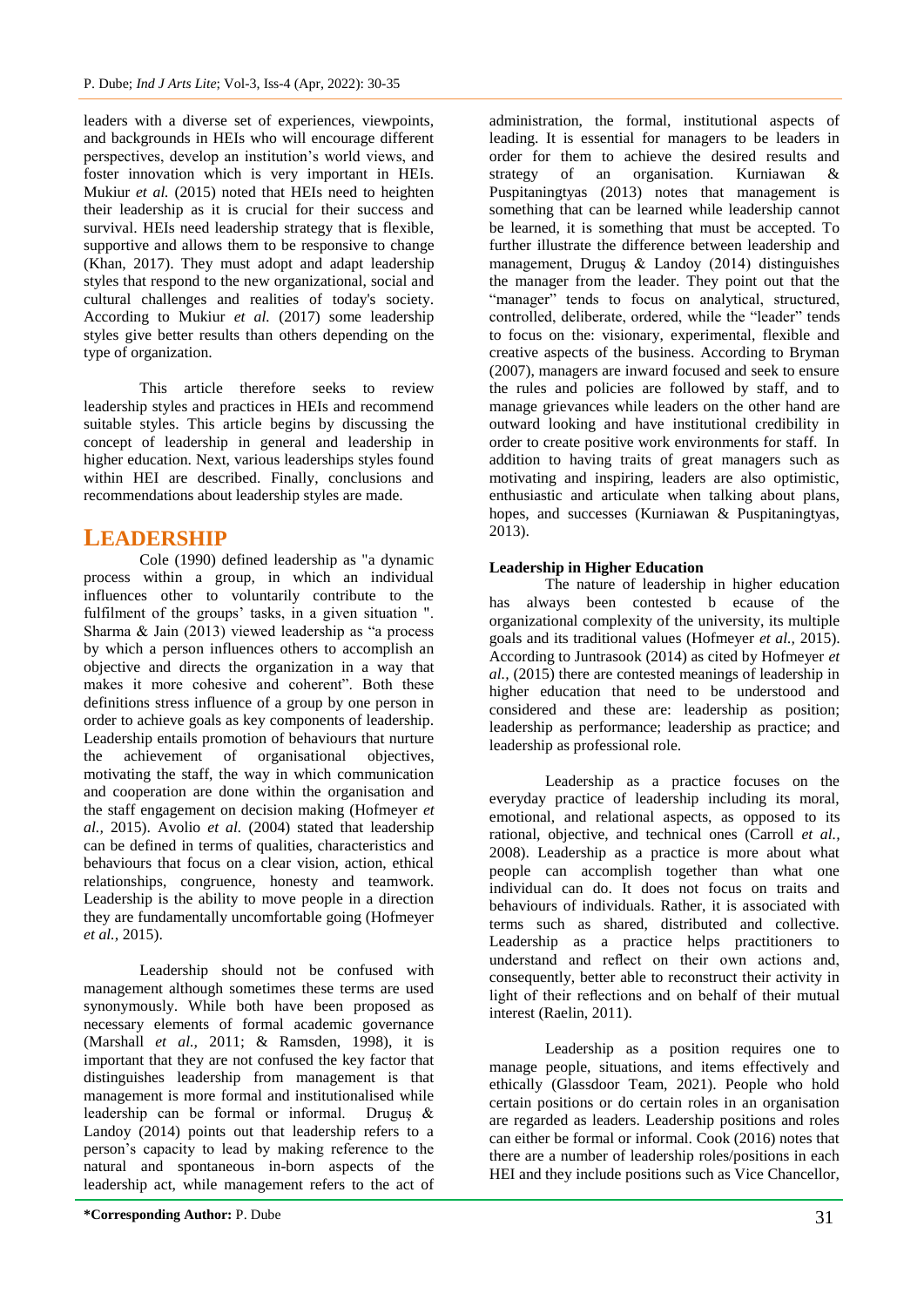Heads of Schools and Directors of professional services. While the leadership structures in each institution may vary, each institution has clearly defined leadership roles and actives and individuals who occupy these positions see themselves in leadership positions (Bryman, 2007). As leaders, these position holders influence others using their abilities, influence, and title to help the institution progress. However, some are of view that holding a position or role is not the same as leadership. A study by Bolden (2012) found that there is no connection between the leadership activities of role/position holders and their day to day work. Formal leadership actually inhibits their work rather than facilitate it.

Leadership in higher education is divided into formal and informal leadership. Formal leadership has significant influence in determining how teaching workloads are distributed, adjusted and rewarded (Bryman, 2007; & Hofmeyer *et al.,*2015) and influences the work culture and the productivity of HEIs (Hofmeyer *et al.,* 2015). Formal leadership is intertwined with management of HEIs and they complement each other in ensuring that governance and administrative functions are achieved (Bryman, 2007). On the other hand, leadership in learning and teaching only matters for promotion and student experience, but there is limited incentive, recognition or legitimacy in the culture to develop leadership skills in this area of academic scholarship (Hofmeyer *et al.,* 2015). In entails coordinating large teaching teams and mentoring students, colleagues and casual tutors.

Traditionally, leadership in higher education has been dictatorial and hierarchical. One of the most classical approaches associated to higher education institutions are the authority, power and structure (Mukiur *et al.,* 2017). However, there is an emerging view that leadership is everyone"s responsibility (Bolden *et al.,* 2008) and this had led to the development of new leaderships styles which are collective and promote sharing of responsibilities. (Jones *et al.,* 2012). There have been call for more relevant democratic cultures and less hierarchical models of leadership. In HEIs.

### **Leadership Styles in Higher Education**

Leaderships models and traits required by leaders to effectively lead organisations in this era of increased efficiency and accountability continue to be the subject of considerable research and discussion (Cuddy *et al.,* 2013). The recent interest in the higher education literature about leadership is in response to calls for in more relevant democratic cultures and less hierarchical models of leadership (Jones *et al.,* 2012). Various leadership models and styles can be found in higher education. They include distributed leadership, transformational leadership, transactional leadership, adaptive leadership, situational leadership, servant leadership, democratic leadership among others.

## **Distributed Leadership**

Distributed leadership is considered to be the most preferred normative model of school leadership (Shava *et al.,* 2021). Distributed leadership is a conceptual and analytical approach to understanding how the work of leadership takes place among the people and in context of a complex organization. It also helps to examine the daily leadership and management practices rather than dwelling on leaders and leadership structures, functions and roles. Thus DL, particularly in the educational organization, take leadership activity as the unit of analysis where we find multiple actors, teachers, learners and other stakeholders participating in leadership and managing (Spillane, 2006).

Distributed leadership (DL) refers to leadership that is shared and distributed between and across organizational members (Harris, 2013). The focus of distributive leadership is on "collective collaboration rather than individual power and control" to build leadership capacity in learning and teaching (Jones *et al.,* 2012). DL has theoretical foundations in activity theory and distributed cognition and this implies that leadership activities should be viewed as a situated and social process at the intersection of leaders, followers and the situation (Shava *et al.,* 2021). It focuses on various roles that provide forms of leadership throughout the school system, including teacher leadership, democratic leadership, shared leadership, or collaborative leadership. According to Spillane (2006) DL sits at the intersection of psychology, sociology, and cognitive science. It is essentially the theory that knowledge and the thinking with that knowledge are stretched across the tools, situation, other people, and context.

At its core, DL involve two aspects, the leader plus aspect and the practice aspects. The leader plus aspect focuses on the work of all individuals who have a hand in leadership and management practice rather than just those in formally designated leadership roles. On the other hand, the practice aspect is concerned with the outcomes of interactions among the leaders, followers and the situation over time (Shava *et al.,*  2021).

DL has practices in higher education have been associated with positive benefits, directly and indirectly. In particular, DL has positive effects on school performance and student"s achievements. According to Harris (2012) various studies have found a positive relationship between DL and various aspects of school performance. For example, Mujis (2005); Leithwood *et al.* (2008); Lumby (2013); Spillane (2013); &Hall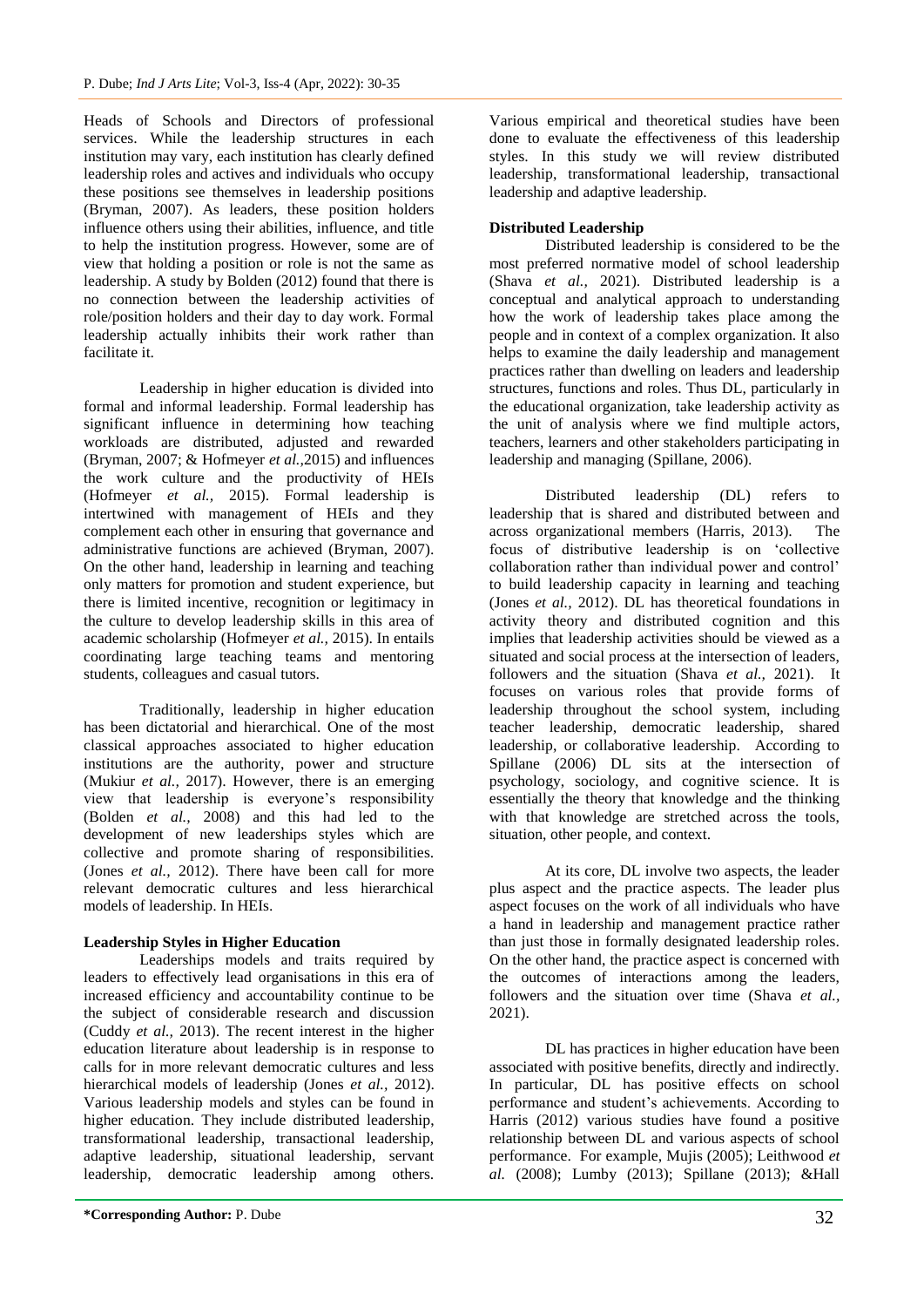(2013) found positive impact of DL on school performance, student performance and teaching and learning among other various aspects of educational systems. However, DL is without criticism. According to Nelson & Squires (2017), DL puts much emphasis on distributing work of leadership among formal and informal leadership without paying attention on the fundamental complex issues of the organization. Also the model ignores the collaborative efforts required for difficult problem-solving.

### **Transformational Leadership**

Transformational leadership is leadership which aims to motivate and inspire the followers to achieve extraordinary outcomes, and simultaneously develop a follower"s leadership potential (Sashkin, 2004). It involves shifts in the beliefs, the needs, and the values of followers (Bensimon *et al.,* 1989). According to Avolio *et al.* (1999), transformational leadership has four dimensions which are: idealized influence, inspirational motivation, intellectual stimulation, and individualized consideration. These leader attributes motivate followers to go above and beyond their capabilities to perform excellently (Judge & Piccolo, 2004) reconsider their fundamental values and a willingness to sacrifice their own interests for collective good (Kark & Shamir, 2013; & Howell & Shamir, 2005).

Groves & LaRocca (2010) notes that transformational leaders are associated with doing what is "morally right" and protecting the rights and dignities of individuals, exhibit higher perceived integrity and ethical behaviour. They are also inclined to foster organisational climate focusing on diversity, inclusivity, and social responsibility (Brown *et al.,* 2019) by persuading followers to believe that that managing diversity is the right thing to do and not just a matter of legal compliance (Leonard & Grebler, 2006). Transformational leaders champion social justice, prioritise protecting the welfare of all individuals in society and ensuring the fair treatment of all people in their actions (Hood, 2003). Thus transformational leaders make efforts for managing diversity.

Some empirical studies have argued that transformational leadership is ideal in higher education compared to other styles such as transactional leadership styles (Mukiur *et al.,* 2017) because it improves degree of satisfaction, perceived work performance and organisational commitment to tasks. Also, Bensimon (1993) found that transformational leadership increases morale and build satisfaction among faculty and staff. Aguirre Jr & Martinez (2006) found transformational leadership to be suitable in situations where leaders want to expand college campuses as it will help them to empower and motivate others, develop trust and working needed to transform the values and preferences of organizational culture. Thus transformational leadership helps to bring change

by helping people to rethink their values. Al-husseini & Elbeltagi (2018) also observed that transformational leadership promotes knowledge sharing and fosters the culture of trust, cooperation, and encouragement. Transformational leadership is also without criticism. Currie & Locket (2007) argued that transformational leadership does not take the institutional context within which educational institutions operate.

### **Transactional Leadership**

Transactional leadership style is characterized by leaders emphasizing compliance on followers with the use of both rewards and punishment. These leaders exercise authority and power in the firm, and they are also known for prioritizing tasks assignments, and monitoring work standards (Bass, 1985; & Sashkin, 2004). Further, the transactional leader takes the initiative in making contact with others for the purpose of an exchange of something that is valued (Bensimon *et al.,* 1989). Just like transformational leadership, transactional leadership is also connected with the leader"s moral and ethical orientation and transactional leaders favour procedural justice (Brown *et al.,* 2019). Transaction leaders, alternatively, are focused on following the rules so their approach to diversity management may be driven with the necessity to abide by the laws (Hood, 2003). Transactional leadership is instrumental in developing the infrastructure of the organization, its capacity, and resources (Bensimon, 1993).

Some researchers, Birnbaum (1992) among them, have advanced that transactional leadership is suitable for the higher education environment because of the prevalent bureaucracy and it"s most likely to be effective because of the ambiguous goals and decentralized structures of HEIs. Wolverton & Gmelch (2002) argues that the hierarchical structure, reward systems, and tenure promotion process of HEIs make transactional leadership conducive to higher education systems. Also, the focus on social exchange of transactional leadership makes it suitable to HEIs. Bensimon *et al.* (1989) contends that transactional leadership allows HEI leaders to accumulate and exert power by controlling access to information, controlling the budgetary process, allocating resources to preferred projects, and assessing major faculty and administrative appointments. Thus, transactional leadership takes into account the organisational structure of HEIs. Further, transactional leadership strengthens the decision making process in HEIs since leaders can democratically execute their activities and value the contributions of participants.

However, while transactional leadership is highly recommended for higher education setups, Khan (2017) argues that its effectiveness has been questioned as it cannot motivate followers beyond the initial goals set for them. Also, it does not consider the internal and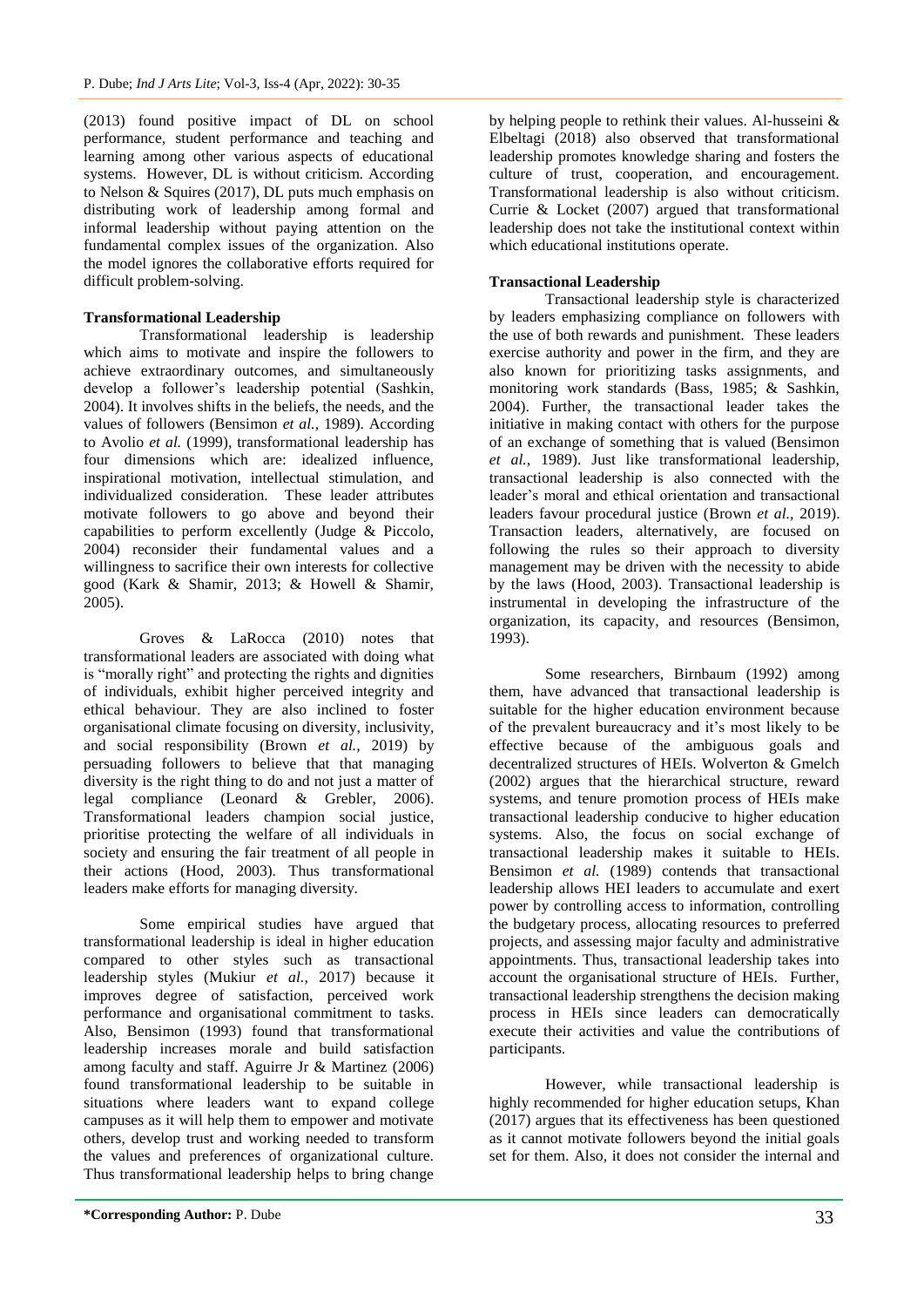external environment which is very crucial to higher education leadership.

#### **Adaptive Leadership**

This is a leadership style which considers all factors that affect an organization and involves properly planning for a changing world. Adaptive leadership involves identifying the problems, defining them carefully, finding appropriate solutions (Khan, 2017) and changing behaviour in fitting ways as the situation changes (Yukl & Mahsud, 2010). It entails carefully identifying potential changes in the external environment within which leaders and followers operate (Glover *et al.,* 2002) and then choosing the best option that will positively affect the organization (Khan, 2017). It also involves mobilising people to tackle tough challenges and flourish (Heifetz *et al.,* 2009).

At its core, adaptive leadership challenges beliefs, values, and norms and this may lead individuals to resist the ideas and changes that emerge from an adaptive leadership approach (Yukl, 2010). Adaptive leadership approach useful and valid in dynamic societies (Khan, 2017). Adaptive leadership is a practice of influencing change that enables the capacity of individuals and the organization to develop new capabilities and strategies to address challenges in the environment and realize strategic visions and goals (Wolinski, 2010). Thus adaptive leadership is a holistic approach to leadership which focuses on both the leader-follower relationship and environmental issues (Khan, 2017). Yukl & Mahsud (2010) points that even though this theory is effective for organizations planning for change, many organizations are actually resistant to an adaptive leadership approach.

## **CONCLUSION**

Various researchers have argued for and against various leadership styles in higher education. For example, Jones *et al.* (2012); & Bolden *et al.* (2012) argue that HEIs needs a less hierarchical approach which will take account of the specialised and professional nature of academic staff. They argue that academic profession is characterised by autonomy which is not common in other professions. This means that leadership styles like transformational leadership and distributed leadership are the most ideal leadership styles suited to higher education. Khan (2017) advocated for adaptive leadership in higher education because it is flexible, takes into account current complexities, and is highly motivating for followers. The flexibility of adaptive leadership style provides it with a framework to respond to demands for change and the changing environment of higher education, in particular, the decreased funding, globalisation and student demographics. Wolverton & Gmelch (2002) found that leadership style varied by the type of institution; with research-oriented institutions used transactional leadership while teaching-focused state institutions favoured transformational leadership style.

In this paper, we argue that there is no single leadership style best suited for HEIs. Leaders should decide which style to use depending on the structure of their organisation and the environment there are operating in. No single leadership style can address the complexities of HEIs and their challenging and changing operating environment. Each leadership style is effective in certain circumstances but not in all circumstances. Sometimes, there is need to blend leadership styles depending on the complexities of organisational structure and challenges presented by the operating environment. Therefore, leaders should carefully analyse several contextual factors before deciding on the leadership style to use. However, it is important that leadership chooses leadership styles that are effective in promoting effective relationships, diversity and team work which is required in higher education. Also, leaders should consider styles that can easily address change and incorporate both the internal and external environment.

## **REFERENCES**

- 1. Avolio, B. J., Gardner, W. L., Walumbwa, F. O., Luthans, F., & May, D. (2004). Unlocking the mask: A look at the process by which authentic leaders" impact follower attitudes and behaviours. *Leadership Quarterly*, 15(6), 801-823.
- 2. Barnes, A. C. (2015). Servant Leadership for Higher Education. *Servant Leadership for Higher Education*.
- 3. Bensimon, E. M., Neumann, A., & Birnbaum, R. (1989). Making sense of administrative leadership: The "L" word in higher education. *ASHE-ERIC Higher Education Report No. 1 ED 316 074 MF-01*. Washington DC: The George Washington University.
- 4. Bolden, R. et al. (2012). Academic Leadership; Changing Conceptions, Identities and Experiences in UK Higher Education – Final Report for the Leadership Foundation for Higher Education. London
- 5. Brown, M., Brown, R.S., & Nandedkar, A. (2019). Transformational Leadership Theory and Exploring the Perceptions of Diversity Management in Higher Education. *Journal of Higher Education Theory and Practice, 19*(7).
- 6. Currie, G., & Lockett, A. (2007). A critique of transformational leadership: Moral, professional and contingent dimensions of leadership within public services organizations.
- 7. Carroll, B., Levy, L., & Richmond D (2008) Leadership as practice: Challenging the competency paradigm. *Leadership 4*(4), 363–379.
- 8. Druguş, D. and Landoy, A (2014). Leadership in Higher Education. *Bulletin of the Transylvania University of Braşov Series V: Economic Sciences,*   $7(56)$ , (No.  $2 - 2014$ ).
- 9. Glover, J., Rainwater, K., Jones, G., & Friedman, H. (2002). Adaptive leadership: Four principles for